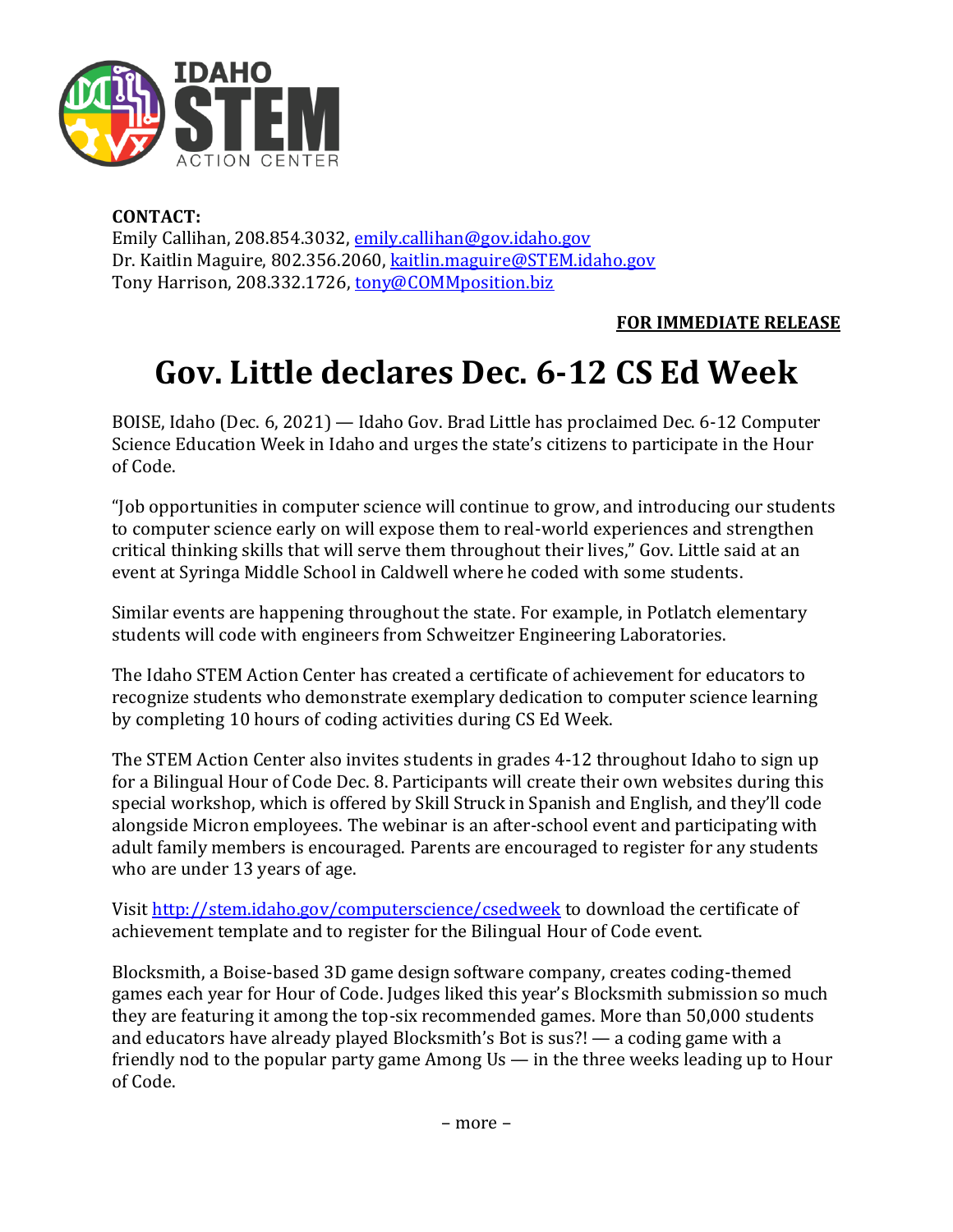A student enrolled in Boise State University's games, interactive media, and mobile technology program working for the company part time created the game using the Blocksmith system. Visit<https://hourofcode.com/blocksmithbot> to play the game online.

The STEM Action Center encourages participants to use such hashtags as #CodingIdaho, #IdahoSTEMAC, #CSEdWeek, and #HourofCode when posting about Computer Science Education Week and and Hour of Code to social media.

Hour of Code is a global movement Code.org founded in 2013 that has reached more than 1.3 billion learners ages 4 to 104 in more than 180 countries. Hour of Code events coincide with international Computer Science Education Week and offer a one-hour introduction to computer science and the basics of coding via fun tutorials in over 45 languages.

CS Ed Week is an annual call to action to inspire K-12 students to learn computer science and celebrate contributions of students, teachers, and partners in the field. It is playing host to more than 84,000 events worldwide this year, including more than 24,000 in the U.S.

The event is held annually in recognition of the birthday of computing pioneer Admiral Grace Murray Hopper (Dec. 9, 1906). Among her many important contributions is Common Business-Oriented Language. COBOL was the first high-level programming language developed with someone other than a mathematician in mind and earned Hopper the title "Queen of Code."

Idaho STEM Action Center executive director Dr. Kaitlin Maguire said organizations statewide are hosting more than 100 Hour of Code events this year — some virtual, some in-person — that are important to Idaho's continued prosperity.

"Educators are increasingly referring to coding as 'the fourth  $R'$  — reading, writing, arithmetic, and algorithms — because computers and technology play such an essential role in everyday life," she said. "Computer science is one of the most in-demand college degrees, computing is used in a variety of careers, and strong demand is expected for computer occupations, such as IT security and software development — especially here in Idaho, where our tech sector is one of the fastest growing in the nation."

According to the Idaho Dept. of Labor, 19 of Idaho's top-20 hot jobs through 2026 require STEM skills — with applications software developers and information security analysts among the top-five in-demand fields. It predicts demand for applications software developers and information security analysts will grow by 30 percent annually between 2016-2026.

Code.org reports the average salary for a computing occupation in Idaho is \$71,947, which is significantly higher than the state's overall average salary of \$46,804.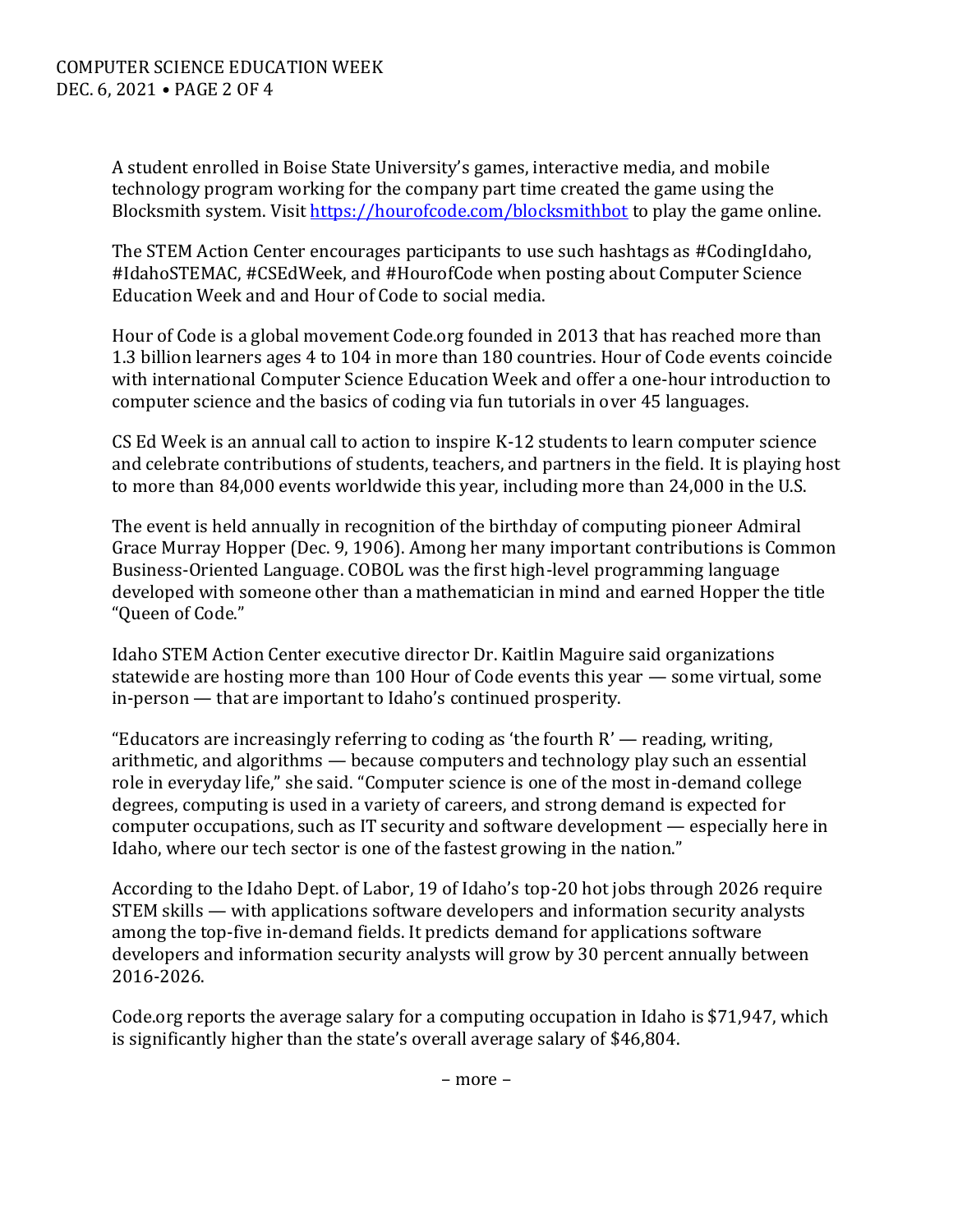Dr. Maguire said Idaho has made tremendous progress in expanding computer science instruction in the last five years, from creating a state plan to filling instructional gaps in computer science offerings to establishing K-12 standards and requiring that all high schools offer a computer science course.

She said the STEM Action Center continues to work to improve CS education and develop a computer-literate workforce in Idaho, recently partnering with Amazon Web Services to train, upskill, and certify 2,000 Idahoans in cloud computing during the next two years.

Visit [STEM.idaho.gov/computerscience,](https://stem.idaho.gov/computerscience) [hourofcode.com,](https://hourofcode.com/) [code.org,](https://code.org/) an[d csedweek.org](https://www.csedweek.org/) for more information, and visit *csunplugged.org* for activities that don't involve screen time.

# *About the Idaho STEM Action Center*

The Idaho STEM Action Center was created in 2015 because Idaho citizens are not entering the STEM pipeline fast enough to meet current and future Idaho workforce needs. Its goals are to increase equitable access to STEM opportunities, align education and workforce needs, and amplify awareness of STEM throughout Idaho. The organization is working with industry, government, educators, and students to develop new resources and support highquality professional-development opportunities to foster a STEM-educated workforce that ensures Idaho's continued economic prosperity.

Visit [STEM.idaho.gov](http://stem.idaho.gov/) for more information, and visit [https://STEM.idaho.gov/support](https://stem.idaho.gov/support-us/foundation)[us/foundation](https://stem.idaho.gov/support-us/foundation) to make a tax-deductible donation to the Idaho STEM Action Center Foundation, a  $501(c)(3)$  nonprofit organization, to enhance the investment the state has made in Idaho's STEM community. Contributions provide greater access to STEM camps for children, student competitions, and many other life-shaping programs.

#### # # #

# **Text of Idaho 2021 CS Ed Week Proclamation**

WHEREAS, computer science literacy is foundational for the digital age and underpins the information technology sector of our economy, which is a significant contributor to Idaho's economic output; and

WHEREAS, computer science is one of the most in-demand college degrees, computing is used throughout many careers, and computer occupations are expected to see fast job growth as strong demand is expected for IT security and software development; and

WHEREAS, computing technology is valued as an integral part of our culture and is changing how people interact with each other and the world around them, transforming industry, creating new fields of commerce, driving innovation in all fields of science, and increasing productivity in many economic sectors; and